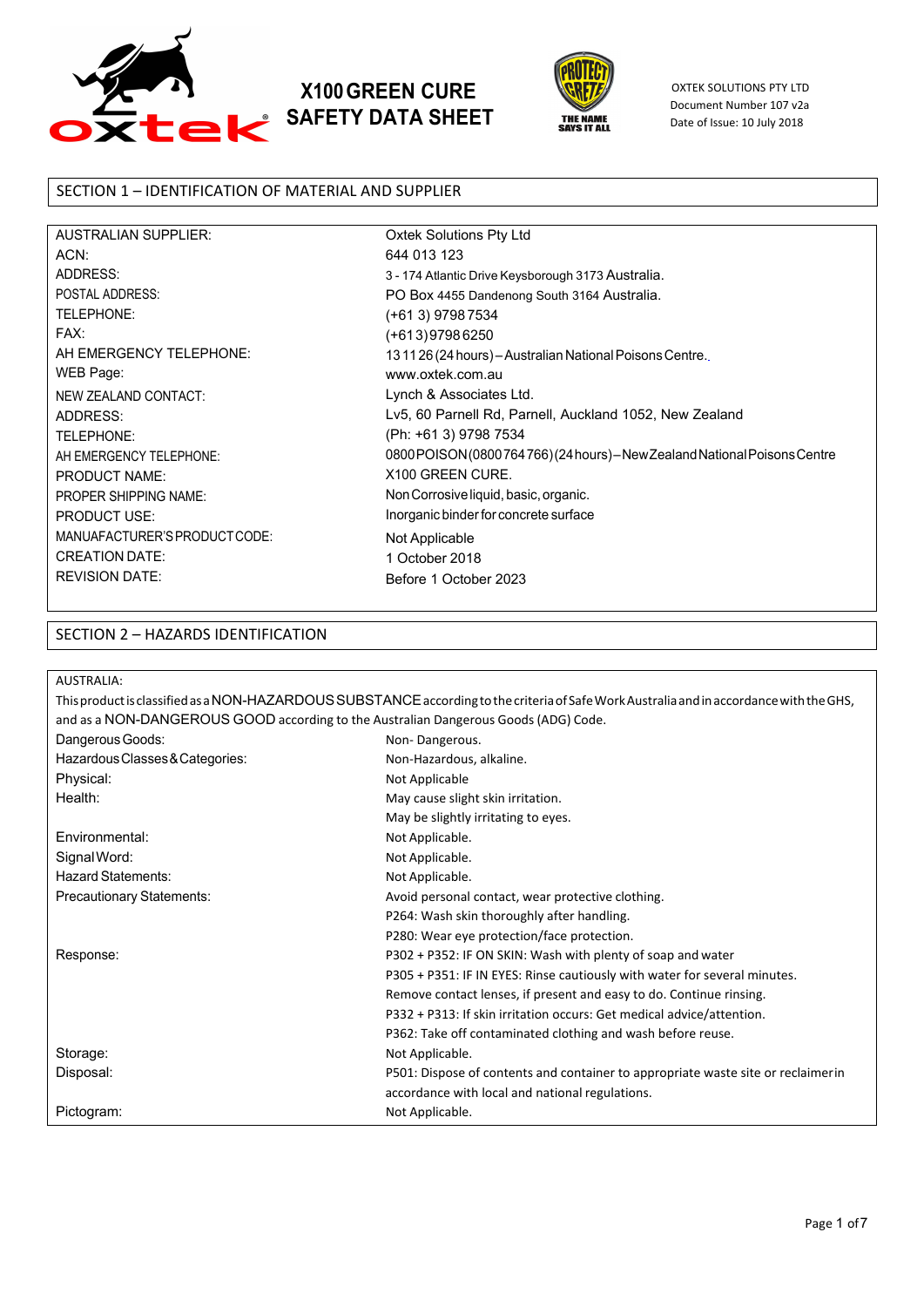

# **X100GREEN CURE SAFETY DATA SHEET**



OXTEK SOLUTIONS PTY LTD Document Number 107 v2a Date of Issue: 10 July 2018

## SECTION 3 – COMPOSITION / INFORMATION ON INGREDIENTS

| Ingredients:                            | <b>CAS Number</b> | Proportion: |  |
|-----------------------------------------|-------------------|-------------|--|
| Silicates (Non-Hazardous)               | Proprietary       | 10-<40% w/w |  |
| Other Ingredients (Non-Hazardous) Water | Proprietary       | $<$ 10% w/w |  |
| Water                                   | 7732-18-5         | to 100% w/w |  |
|                                         |                   |             |  |
| Total                                   |                   | 100% w/w    |  |
|                                         |                   |             |  |

#### SECTION 4 – FIRST AID MEASURES

| Scheduled Poisons<br>(AUSTRALIA):<br>Scheduled Poisons<br>(NEW ZEALAND): | Poisons Information Centre in each Australian State capital city can provide additional<br>assistance for scheduled poisons. (Phone Australia 13 11 26) or a doctor (at once).<br>New Zealand National Poisons Centre can provide additional assistance forscheduled<br>poisons. Phone 0800 POISON (or 0800 764 766) or a doctor (at once).                                                                                                |
|--------------------------------------------------------------------------|--------------------------------------------------------------------------------------------------------------------------------------------------------------------------------------------------------------------------------------------------------------------------------------------------------------------------------------------------------------------------------------------------------------------------------------------|
| FirstAidFacilitiesRequired:                                              | Eye wash fountains and a general washing facility should be easily accessible in the<br>immediate work area.                                                                                                                                                                                                                                                                                                                               |
| Inhalation:                                                              | Remove victim immediately from source of exposure. Keep the affected person warm<br>and at rest. Get prompt medical attention.                                                                                                                                                                                                                                                                                                             |
| Ingestion(Swallowed):                                                    | If swallowed DO NOT induce vomiting. Immediately rinse out mouth with water. Never<br>Give anything by mouth to an unconscious patient. If vomiting occurs naturally, have<br>victim lean forward to reduce the risk of aspiration into the lungs. Get to a doctor or<br>hospital quickly.                                                                                                                                                 |
| Skin Contact:                                                            | Remove affected person from source of contamination. If skin or hair contact occurs,<br>Remove contaminated clothing and flush skin and hair with running water. Get<br>medical attention promptly if symptoms occur after washing.                                                                                                                                                                                                        |
| Eye Contact:                                                             | Remove victim immediately from source of contamination. If in eyes, hold eyelids<br>apart and flush the eye continuously with running water. Make sure to remove any<br>contact lenses from the eyes before rinsing. Continue flushing until advised to stop by<br>a Poisons Information Centre (e.g. phone Australia 13 11 26 or New Zealand 0800 764 766) or a<br>doctor, or for at least 15 minutes. Get medical attention immediately. |
| Advice to Doctor:                                                        | No specific antidote. Treat symptomatically. Poisons Information Centre in each<br>Australian State capital city or New Zealand National Poisons Centre can provide<br>additional assistance for scheduled poisons.                                                                                                                                                                                                                        |

## SECTION 5 – FIRE FIGHTING MEASURES

| Hazards from Combustion        |                                                                               |
|--------------------------------|-------------------------------------------------------------------------------|
| Products:                      | Product itself is not combustible.                                            |
| Suitable Extinguishing Media:  | Define extinguishing measures according to neighbouring conditions.           |
| Precautions for Fire Fighting: | No Special protective equipment measures required.                            |
| Hazchem Code:                  | Not Applicable.                                                               |
| Flash Point:                   | Not Applicable.                                                               |
| Flammability:                  | Product is Non-flammable according to the Australian Code for the Transport   |
|                                | of Dangerous Goods by Road and Rail and the New Zealand Standard              |
|                                | NZS5433:2012 Transport of Dangerous Goods on Land. No special measures        |
|                                | for fire and explosion protection. No dangerous decomposition products known. |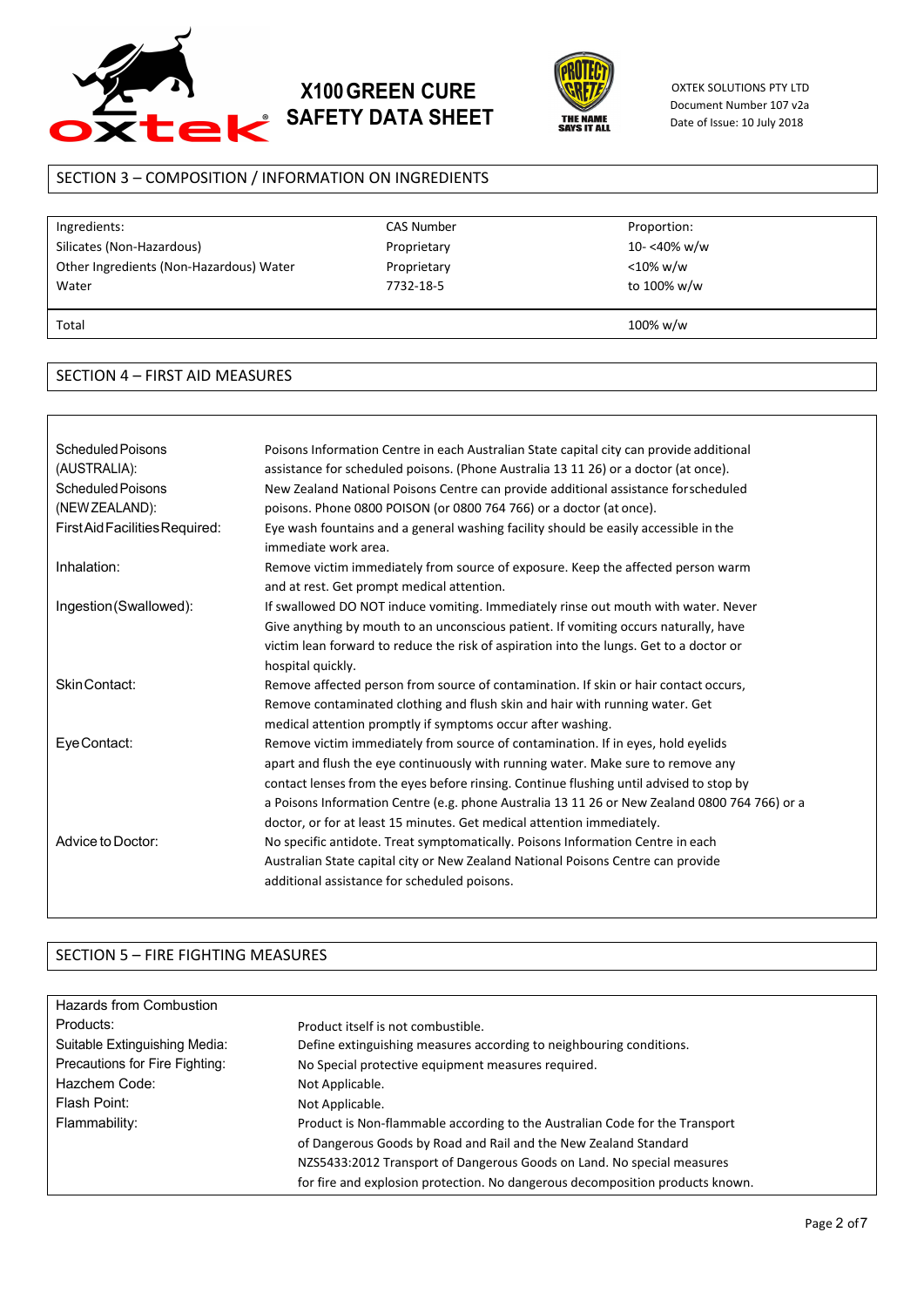





OXTEK SOLUTIONS PTY LTD Document Number 107 v2a Date of Issue: 10 July 2018

## SECTION 6 – ACCIDENTAL RELEASE MEASURES

| Spills:                    | In case of spill, particular danger of slipping on leaked/spilled product. Isolate<br>hazard area and deny entry. |
|----------------------------|-------------------------------------------------------------------------------------------------------------------|
| Personal precautions:      | Wear protective clothing as described in Section 8 of this safety data sheet.                                     |
| Environmental Precautions: | Do not allow to enter drainage system, surface or ground water. In the event                                      |
|                            | of product entering waters or drainage system, or polluting soil or plants contact                                |
|                            | the Environmental Protection Authority or your local Waste Management                                             |
|                            | Authority.                                                                                                        |
| Methods of cleaning up/of  | DO NOT TOUCH SPILLED MATERIAL! Stop leak if possible without risk. Spilt                                          |
| Removing:                  | material should be absorbed into dry, inert material (e.g. sand, vermiculite,                                     |
|                            | diatomite, acid binders, universal binders, sawdust etc), which then can be put                                   |
|                            | into appropriate labelled drums. The wasted material can be disposed of by                                        |
|                            | incineration (preferably high temperature) by an approved agent according to                                      |
|                            | State, territory and/or Local Government regulations.                                                             |
|                            |                                                                                                                   |

# SECTION 7 – HANDLING AND STORAGE

| Handling:                    | Avoid all personal contact, including skin and eye contact and contamination of<br>clothing. Wear protective clothing when risk of exposure occurs. Avoid contact<br>with incompatible materials. When handling DO NOT, eat, drink or smoke. Keep<br>containers closed at all times. Avoid physical damage to containers. Always wash |
|------------------------------|---------------------------------------------------------------------------------------------------------------------------------------------------------------------------------------------------------------------------------------------------------------------------------------------------------------------------------------|
|                              | hands with soap and water after handling. Work clothes should be laundered                                                                                                                                                                                                                                                            |
|                              | separately. Launder contaminated clothing before re-use.                                                                                                                                                                                                                                                                              |
| Information about Fire and   |                                                                                                                                                                                                                                                                                                                                       |
| <b>Explosion Protection:</b> | No special measures required.                                                                                                                                                                                                                                                                                                         |
| Storage:                     | Store away from incompatible substances including acids and light alloys.                                                                                                                                                                                                                                                             |
| General:                     | Keep containers closed at all times.                                                                                                                                                                                                                                                                                                  |
| Storage Class:               | Corrosive Storage.                                                                                                                                                                                                                                                                                                                    |
| Requirements for Store Rooms |                                                                                                                                                                                                                                                                                                                                       |
| And Receptacles:             | Do not use light alloy receptacles.                                                                                                                                                                                                                                                                                                   |
| Unsuitable Materials for     |                                                                                                                                                                                                                                                                                                                                       |
| Receptacles:                 | Aluminium, zinc, glass or ceramic.                                                                                                                                                                                                                                                                                                    |
| Suitable Materials for       |                                                                                                                                                                                                                                                                                                                                       |
| Receptacles and Pipes:       | Steel or stainless steel. Use polyolefin receptacles.                                                                                                                                                                                                                                                                                 |
| <b>Storage Conditions:</b>   | Protect from frost.                                                                                                                                                                                                                                                                                                                   |
|                              |                                                                                                                                                                                                                                                                                                                                       |

## SECTION 8 – EXPOSURE CONTROLS AND PERSONAL PROTECTION

| Exposure Limits (Australia):      | National Occupational Exposure Limits, as published by Safe Work Australia: |
|-----------------------------------|-----------------------------------------------------------------------------|
| Time weighted Average (TWA):      | None established for product                                                |
| Short Term Exposure Limit (STEL): | None established for product.                                               |
| ExposureLimits (New Zealand):     | Workplace Exposure Standards, as published by The Workplace Group of the    |
|                                   | Department of Labour New Zealand:                                           |
| Time weighted Average (TWA):      | None established for product                                                |
| Short Term Exposure Limit (STEL): | None established for product.                                               |
|                                   |                                                                             |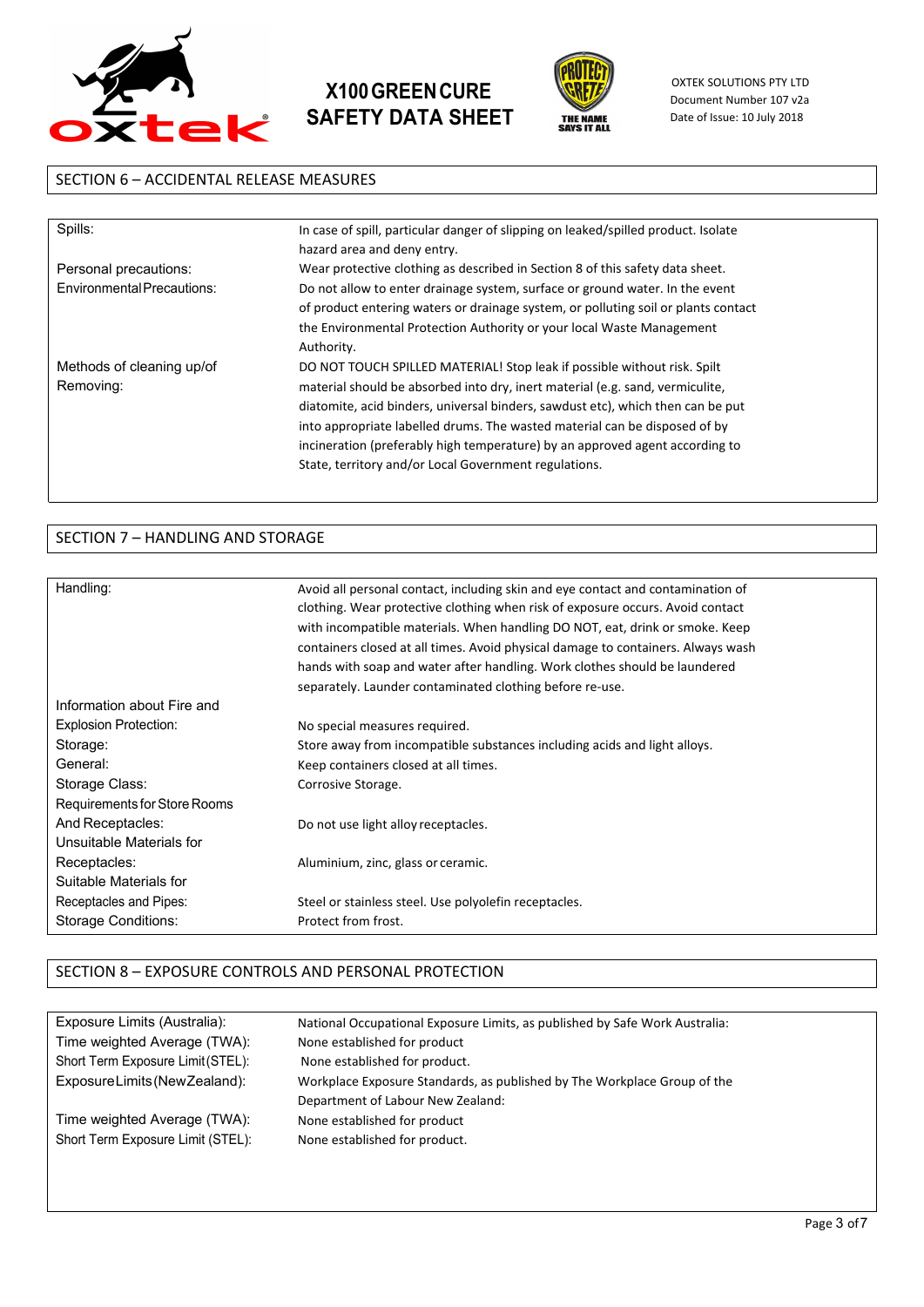

# **X100GREENCURE SAFETY DATA SHEET**



OXTEK SOLUTIONS PTY LTD Document Number 107 v2a Date of Issue: 10 July 2018

# SECTION 8 – EXPOSURE CONTROLS AND PERSONAL PROTECTION – continued

| Engineering Controls: | Product is recommended to be applied using a spray apparatus. In outdoor application no special<br>ventilation or breathing equipment is required. If applied Indoors, extra mechanical ventilation may<br>be required to facilitate more comfortable breathing and minimize the risk of inhalation of vapours.                                                                                                                                                                                                                                                                                                                                                                                                                                                                                                                     |
|-----------------------|-------------------------------------------------------------------------------------------------------------------------------------------------------------------------------------------------------------------------------------------------------------------------------------------------------------------------------------------------------------------------------------------------------------------------------------------------------------------------------------------------------------------------------------------------------------------------------------------------------------------------------------------------------------------------------------------------------------------------------------------------------------------------------------------------------------------------------------|
| Personal Protection:  | General protective & hygiene measures: DO NOT SMOKE IN WORK AREA! The usual precautionary<br>measures are to be adhered to when handling chemicals. Keep away from foodstuffs, beverages and<br>feed. Immediately remove all soiled and contaminated clothing. Avoid contact with the eyes and<br>skin. When using do not eat, drink or smoke. Wash hands before break, at the end of each work<br>shift and before eating, smoking and using the toilet. Wash promptly if skin becomes wet or<br>contaminated.                                                                                                                                                                                                                                                                                                                     |
| Personal Protection:  | Respiratory protective equipment: No specific recommendation made, but respiratory protection<br>may still be required under exceptional circumstances when excessive air contamination exists.<br>Eye protection: The use of face shield protection is recommended to avoid airborne particles<br>contacting eyes and skin during spraying. Otherwise, the use of chemical goggles or safety glasses<br>with side shield protection is recommended. Hand protection: If risk of skin contact, alkaline<br>resistant gloves (e.g. Butyl, Natural rubber latex with small amount of polychloroprene latex,<br>polychloroprine, nitrile, polyvinyl chloride or PVC, polyvinyl alcohol or PVAL gloves complying with<br>AS 2161 are recommended.<br>Clothing: Suitable protective clothing to prevent any possibility of skin contact. |

## SECTION 9 – PHYSICAL AND CHEMICAL PROPERTIES

| Appearance:                    | Low viscosity greenish transparent liquid. |
|--------------------------------|--------------------------------------------|
| Odour:                         | Almost none.                               |
| Odour threshold:               | Not available.                             |
| pH:                            | Ca. 11.3                                   |
| Melting Point/Freezing Point:  | Not available.                             |
| Initial Boiling Point/ Boiling |                                            |
| Range:                         | >100°C @ 760 mm Hg.                        |
| Flashpoint:                    | Not applicable.                            |
| Evaporation Rate:              | Not available.                             |
| Flammability (solid,gas):      | Not applicable.                            |
| Upper/Lower Flammability or    |                                            |
| Explosive limits:              | Not applicable.                            |
| Vapour Pressure:               | Not available.                             |
| Vapour Density:                | Not available.                             |
| Relative Density:              | Ca. 1.08 @ 20°C                            |
| Solubility:                    | Fully miscible in water                    |
| Partition coefficient n-       |                                            |
| octanol/water:                 | Not available.                             |
| Auto-ignition Temperature:     | Product is not self-igniting               |
| Decomposition Temperatures:    | Not applicable.                            |
| Viscosity:                     | Low.                                       |
| Volatile Organic Compounds:    | $>0.0\%$ w/w                               |
| (VOC) Content                  |                                            |
| Per Cent Volatile:             | Ca. 0% w/w                                 |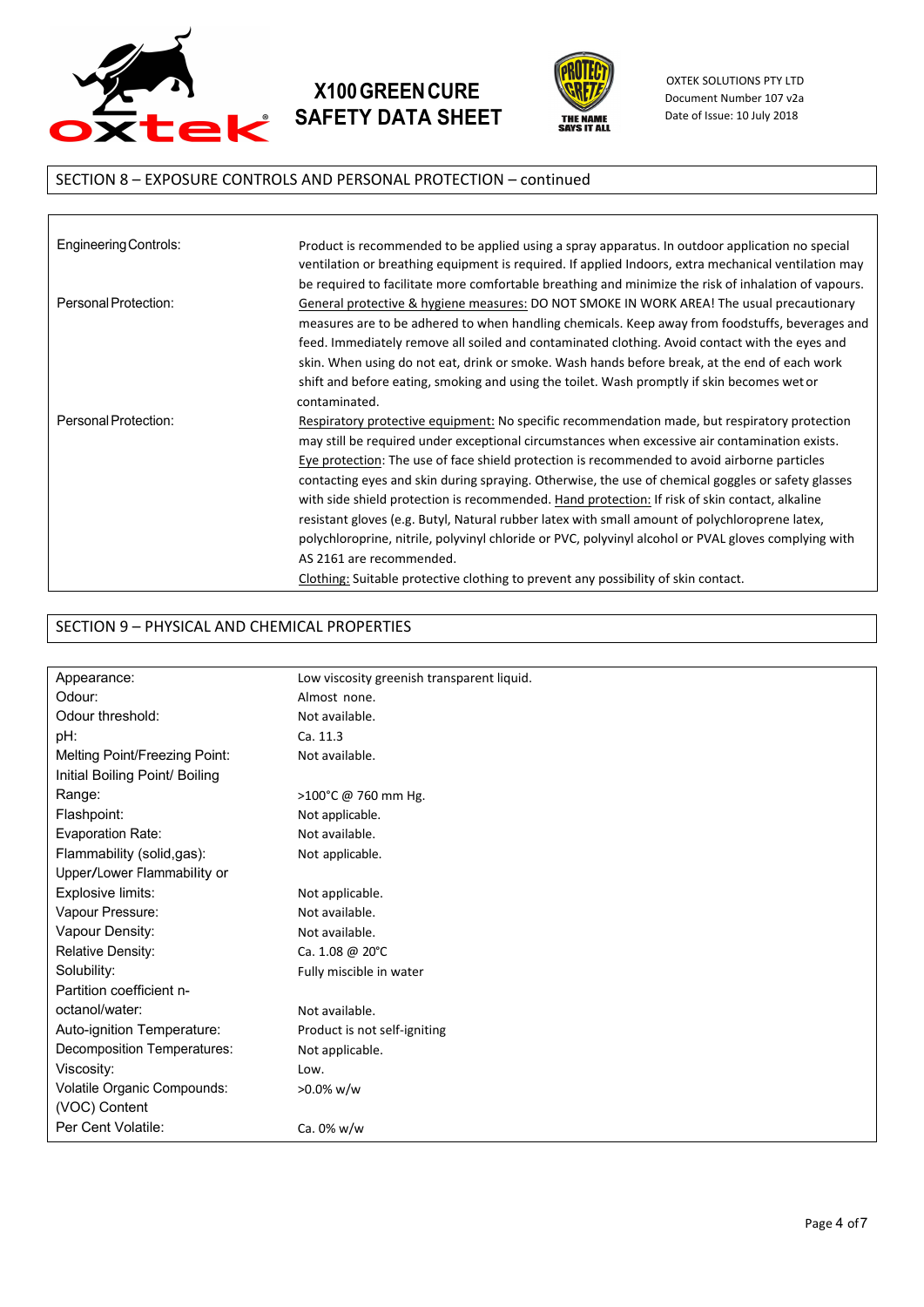





OXTEK SOLUTIONS PTY LTD Document Number 107 v2a Date of Issue: 10 July 2018

## SECTION 10 – STABILITY AND REACTIVITY

| Chemical Stability:     | Stable at normal temperatures and pressure.                             |
|-------------------------|-------------------------------------------------------------------------|
| Thermal Decomposition:  | No decomposition if used according to specifications.                   |
| Dangerous Reactions:    | Strong exothermic reaction with acids. Reacts with light alloys to form |
|                         | Hydrogen                                                                |
| Conditions to Avoid:    | Avoid contact with incompatible materials.                              |
| Materials to Avoid:     | Acids, light alloys.                                                    |
| Hazardous Decomposition |                                                                         |
| Products:               | No dangerous decomposition products known.                              |
|                         |                                                                         |

### SECTION 11 – TOXICOLOGICAL INFORMATION

| Health Effects:                   |                                                                             |
|-----------------------------------|-----------------------------------------------------------------------------|
| Acute:                            |                                                                             |
| General:                          | Alkaline product.                                                           |
| Acute toxicity Data (Oral):       | No data for product. On basis of ingredients, calculated acute toxicity for |
|                                   | Product LD50 (oral, rat) $>$ 2000 mg/kg                                     |
| Acute toxicity Data (Dermal):     | No data for product. On basis of ingredients, calculated acute toxicity for |
|                                   | Product LD50 (dermal) $>$ 2000 mg/kg                                        |
| Acute toxicity Data (Inhalation): | No data for product.                                                        |
| Skin corrosion/irritation:        | Irritating to eyes.                                                         |
| Respirator or skin sensitisation: | No sensitizing effects know.                                                |
| Carcinogenicity:                  | No data for product.                                                        |
| Reproductive Toxicity:            | No data for product.                                                        |
|                                   |                                                                             |
| Specific Target Organ Toxicity    |                                                                             |
| (STOT) – Single exposure:         | No data for product.                                                        |
| Specific Target Organ Toxicity    |                                                                             |
| $(STOT)$ – Repeated exposure:     | No data for product.                                                        |
| Aspiration Hazard:                | No data for product.                                                        |
| Chronic toxicity Data:            | No data for product.                                                        |
|                                   |                                                                             |

#### SECTION 12 – ECOLOGICAL INFORMATION

| Fish Toxicity:                 | None available for product.                                                                     |
|--------------------------------|-------------------------------------------------------------------------------------------------|
| Algae Toxicity:                | None available for product.                                                                     |
| Invertebrates Toxicity:        | None available for product.                                                                     |
| Toxicity to Microorganisms:    | None available for product.                                                                     |
| OECD Biological Degradation:   | None available for product.                                                                     |
| Information about Flimination  |                                                                                                 |
| (Persistence & degradability): | None available for product.                                                                     |
| Bioaccumulative Potential:     | No data available for product, on basis of ingredients not expected to be Bioaccumulative.      |
| Behaviour in Sewage:           | The product is an alkaline solution. Neutralization is normally necessary before waste water is |
|                                | discharged into sewage treatment plants.                                                        |
| General:                       | Not regarded as dangerous for the environment. Product is fully miscible with water.            |
|                                |                                                                                                 |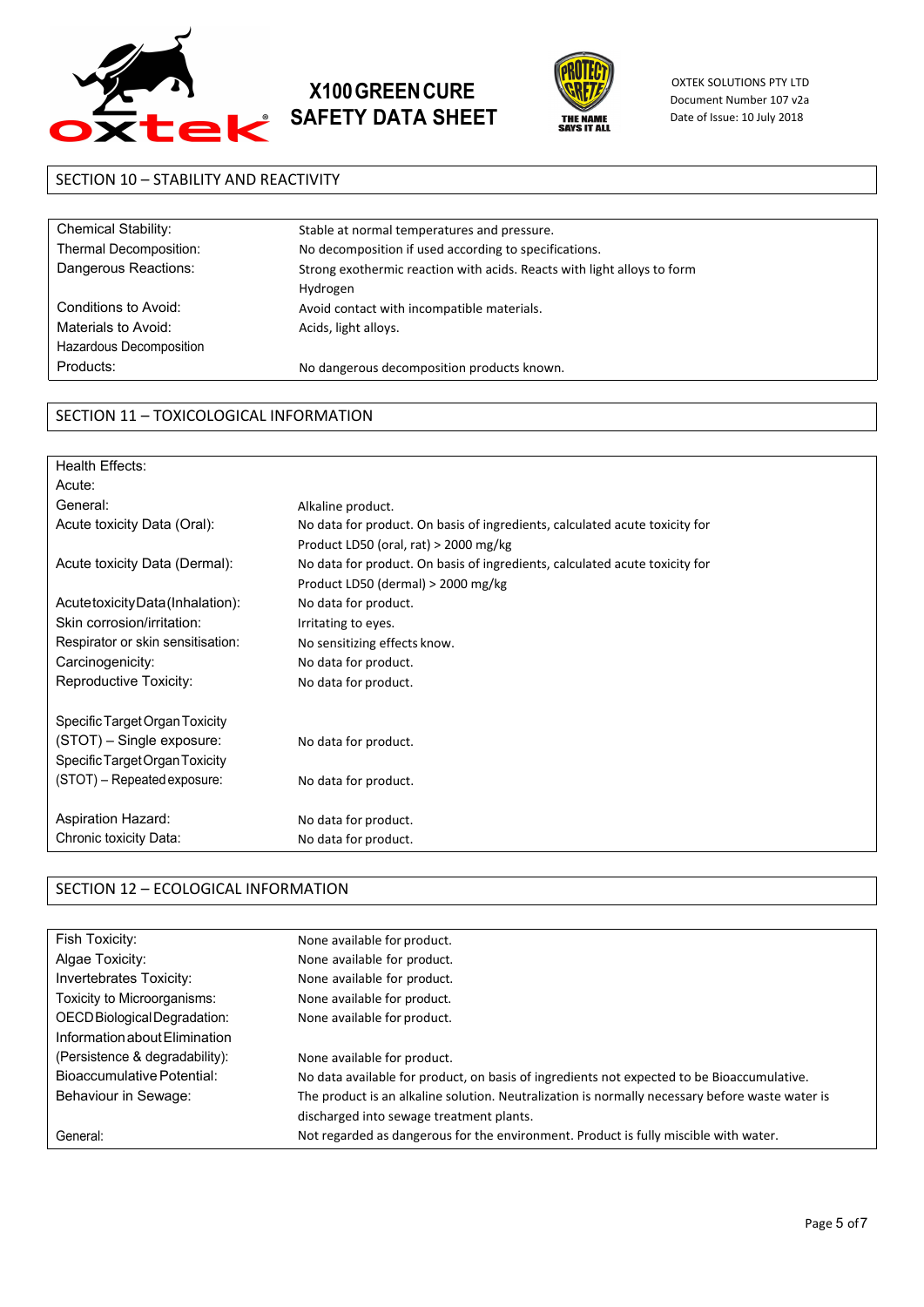





OXTEK SOLUTIONS PTY LTD Document Number 107 v2a Date of Issue: 10 July 2018

## SECTION 13 – DISPOSAL CONSIDERATIONS

| Product:             | Recommended that it can be disposed of with rubble after solidification following consultation with |
|----------------------|-----------------------------------------------------------------------------------------------------|
|                      | the waste disposal facility operator according to State, Territory and/or local government          |
|                      | regulations, pertinent authorities and adhering to the necessary technical regulations.             |
| Uncleaned Packaging: | Recommended to be disposed of according to official regulations.                                    |
|                      | Recommended cleansing agent is water, if necessary with cleansing agents.                           |

#### SECTION 14 – TRANSPORT INFORMATION

| General:                 | This material is a Non-Dangerous Good according to the Australian Code for The Transport of<br>Dangerous Goods by Road and Rail and the Land Transport Rule: Non-Dangerous Goods 2005 (New<br>Zealand). |
|--------------------------|---------------------------------------------------------------------------------------------------------------------------------------------------------------------------------------------------------|
| UN Number:               | Not Applicable.                                                                                                                                                                                         |
| UN Proper Shipping Name: | Not Applicable.                                                                                                                                                                                         |
| ADG Class:               | Not Applicable.                                                                                                                                                                                         |
| Packing Group:           | Not Applicable.                                                                                                                                                                                         |
| <b>HAZCHEM Code:</b>     | Not Applicable.                                                                                                                                                                                         |
| IERG:                    | Not Applicable.                                                                                                                                                                                         |

#### SECTION 15 – REGULATORY INFORMATION

| General:      | No Poisons Schedule number allocated.                                              |
|---------------|------------------------------------------------------------------------------------|
| AICS:         | All ingredients present on AICS.                                                   |
| HSNO:         | This product is classified as NON-HAZARDOUS according to the New Zealand           |
|               | Hazardous Substances (Minimum Degrees of Hazard) Regulations 2001 with EPA         |
|               | (formally ERMA) Register Approval Number HSR002670 and HSNO Group                  |
|               | Standard: Surface Coatings and Colourants (Subsidiary Hazard) Group Standard 2006. |
| $NZ$ lo $C$ : | All ingredients present on NZIoC.                                                  |
|               |                                                                                    |

### SECTION 16 – OTHER INFORMATION

| Acronyms and Comments: |                                                                                |
|------------------------|--------------------------------------------------------------------------------|
| ADG Code:              | Australian Code for the Transport of Dangerous Goods by Road and Rail.         |
| AICS:                  | Australian Inventory of Chemical Substances.                                   |
| CAS Number:            | Chemical Abstracts Service Registry Number.                                    |
| EPA:                   | The Environmental Protection Authority (EPA) in New Zealand is responsible     |
|                        | For national environmental regulatory functions currently spread across        |
|                        | government. It processes matters of national significance under the Resource   |
|                        | Management Act, undertakes all functions under the HSNO Act, undertakes        |
|                        | Permitting functions relating to the import and export of hazardous waste, and |
|                        | advises on the development of National Environmental Standards.                |
| ERMA:                  | Environmental Risk Management Authority in New Zealand, now replaced by EPA.   |
| HAZCHEM:               | An emergency action code of numbers and letters which gives information to     |
|                        | emergency services.                                                            |